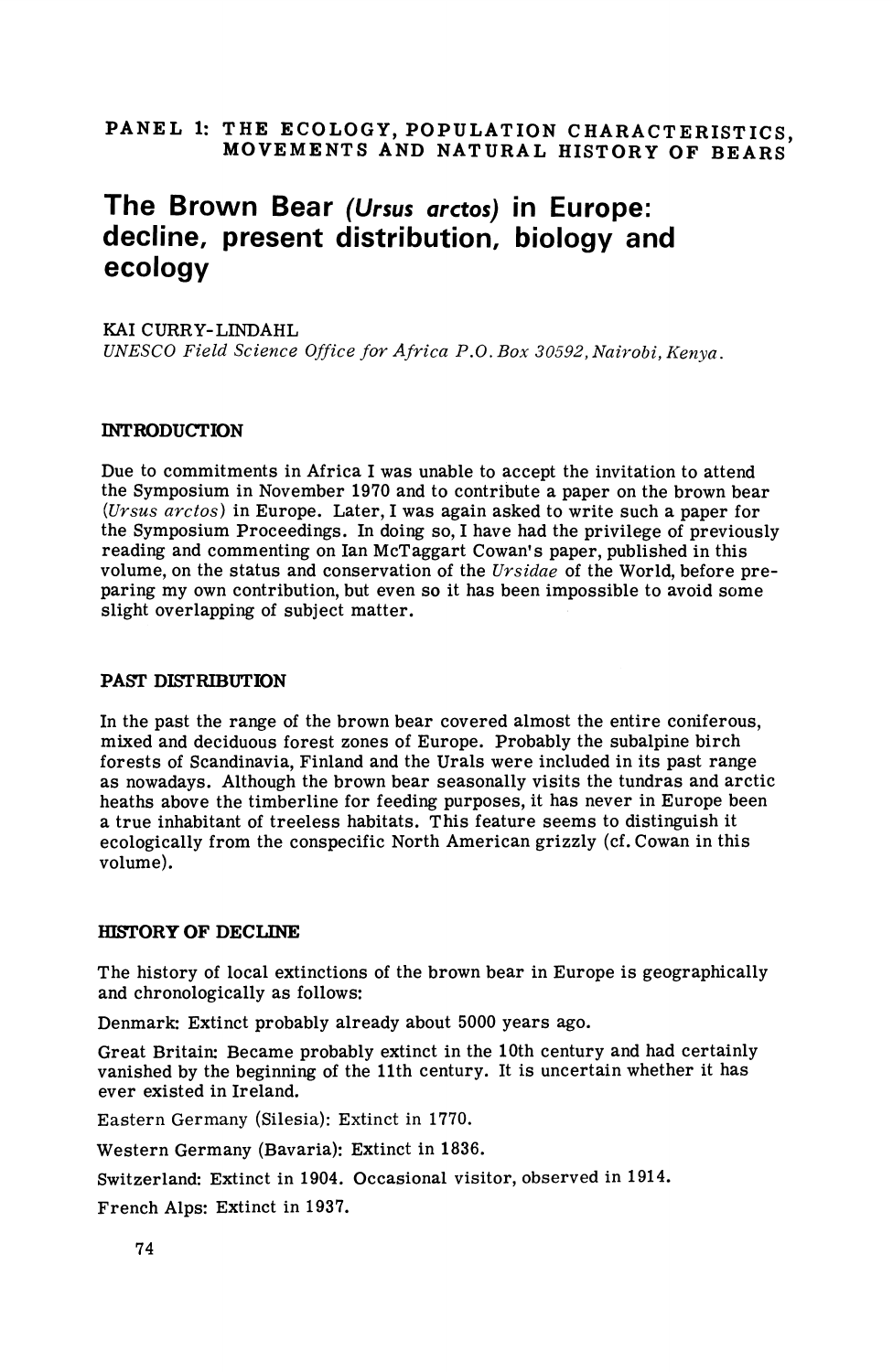### **PRESENT DISTRIBUTION**

Although the brown bear has thus disappeared from the greater part of its range west of the USSR, it still occurs in most European countries. The destruction of forests and heavy hunting pressure have obliged it to retreat to forest-clad mountains in various parts of Europe, where the populations are isolated. There are at least 13 and probably as many as 19 or 20 insular brown bear populations in Europe. Several of these pockets hold very small populations, the future of which is far from being bright. The main populations live in the USSR, Romania and Yugoslavia.

Information about the size of the European populations varies in accuracy. Therefore, the following data are only indicative.

In Spain the brown bear is to be found as two isolated populations, one in the Cantabrian Mountains, west of the Pyrenees, and the second in the Pyrenees. According to Couturier (1954) there were about 40 animals in the Cantabrians and about 60 in the Spanish Pyrenees. However, the latter population is connected to the French one in the same mountains. There are about 70 brown bears in the French Pyrenees and that is all that remains of the species in France.

In Italy the brown bear still exists in two areas, the Abruzzo National Park in the Apennines and between Adamello and Brenta in the Dolomites. In 1922 there were only 30 or so brown bears in the Abruzzo National Park, which was established the following year. In 1935 more than 200 animals were reported from the area, a figure repeated by Couturier in 1954 for the whole of Italy. This estimate was probably much too high, for in 1964 the population in the Abruzzo National Park was found to be only about 60 bears (Curry-Lindahl 1964).<sup>1</sup> In 1971, Mr Franco Zunino and Dr. Stephen Herrero worked in this National Park and estimated the population there at 70-100 brown bears (Herrero **iz** lift.).

Of the large European carnivores-the bear, the wolf and the lynx--only the bear has survived in the Alps with about 8-10 animals in the Italian Dolomites. (However, the lynx has recently been reintroduced in Switzerland.)

In Yugoslavia, brown bears live in isolated mountains of both the northern and southern parts of the country. Couturier (1954) estimated the population at more than 700, a number that 16 years later seems to have increased considerably: about 2000 (Isakovic 1970). Also in Albania there are 'numerous' brown bears (Hainard 1961), but no figures are available.

In Greece the population was estimated at about 115 individuals in the 1950's (Couturier 1954), but this seems to be too low, because in Macedonia alone there were about 400 bears in 1959 (Hainard 1961) and, in addition, there is also a population in the Pindus Range of northern Greece (Curry-Lindahl 1964). From Bulgaria about 1,300 brown bears were reported by Couturier (1954). Romania has a fairly sizable population. According to Professor Valeriu Puscariu (verbal comm. 1971) there are more than 3,000 bears, chiefly living in the Carpathians.

In Hungary there were three to six brown bears in the 1950's (Couturier 1954),

**<sup>1</sup>** The IUCN Mission to the Park in the same year accepted a figure of about 100 for the Abruzzi as a whole, based mainly on sightings by forest guards  $-Ed$ .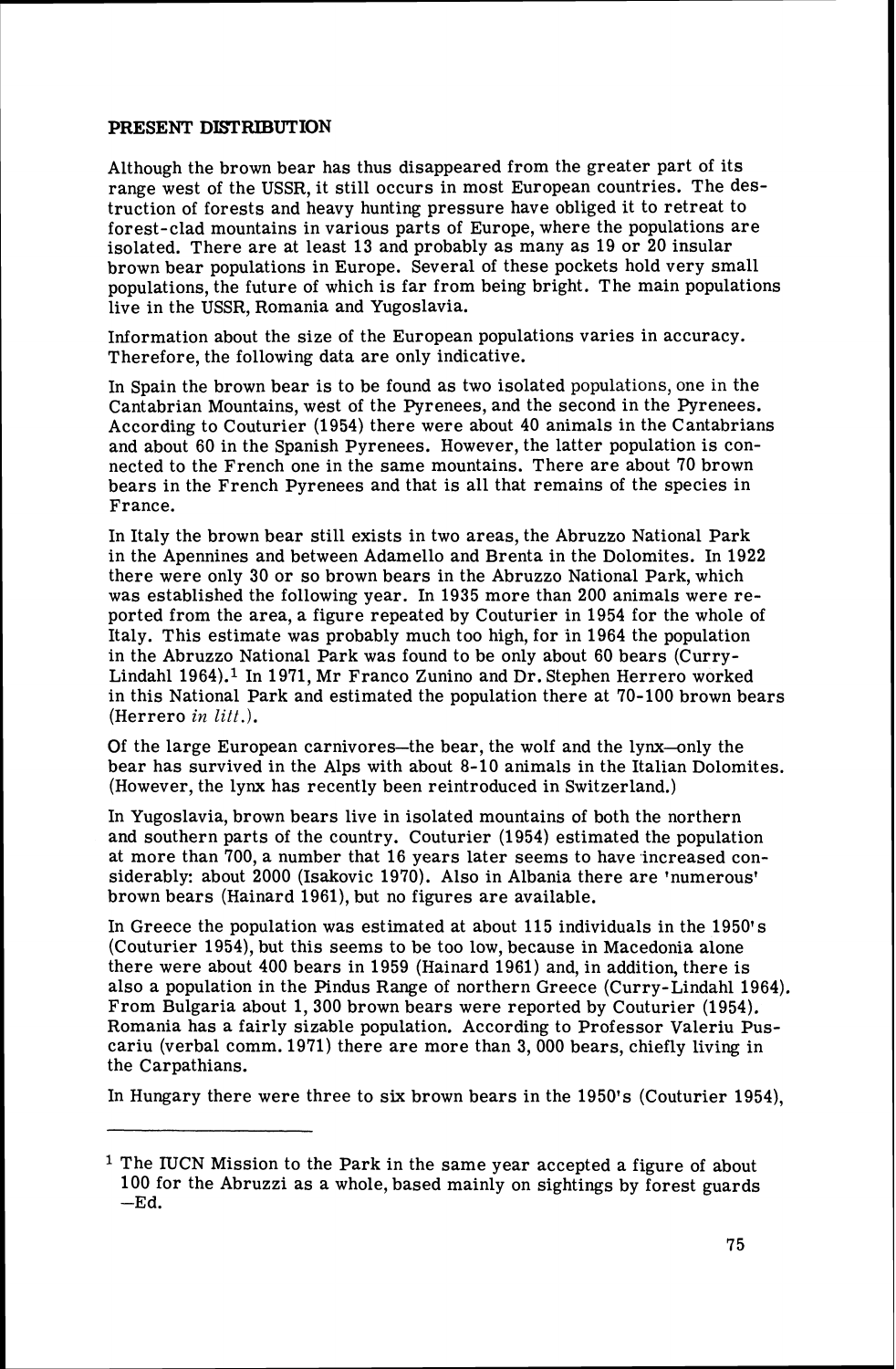but recent information is lacking. From Czechoslovakia the same author reports 70 to 80 bears and from Poland only about six. These figures were probably too low, because at present there are about 230 bears in the Tatra National Parks alone, located in the northern Carpathians of both Czechoslovakia and Poland (Curry-Lindahl & Harroy in press). In fact, the brown bear is distributed almost throughout the Carpathians.

Hence, the Balkan and Carpathian populations at the present time consist of at least 5,230 bears if only figures of the 1960's for Yugoslavia, Romania, Czechoslovakia and Poland are included. If data of the 1950's for Greece and Bulgaria are added, there are altogether about 7,000 animals in the region.

In Scandinavia there are between 25 and 50 brown bears in Norway (Myrberget 1969) and about 300 in Sweden (Curry-Lindahl 1970); some estimates in 1968 reached a total of about 400 (Haglund 1968) but this figure is somewhat uncertain. In Finland the population seems to be larger than in Scandinavia (cf. Pulliainen 1971) judging from the number of bears shot annually in the former country. However, recently (1971) the conservation journal Suomen Luonto stated that the number of bears in Finland has been established at 150.

Obviously it is in the USSR that the bulk of the European brown bear population is to be found. In the Baltic countries the bear now appears only in Esthonia. In southern USSR it occurs as far west and south as White Russia along the Oka River; to Rjazan near Moscow, and farther east in Mordow and Mari to the Urals. Thus it occurs farther south in western USSR than in the east (Curry-Lindahl 1964). Cowan (this volume) summarizes the data from various parts of the USSR territory. The total population in the European part seems to be about 10, 000-11, 000 animals.

The grand total of European brown bear populations therefore seems to be approximately 17, 700-18,000 animals. This is about 8,000 animals less than the estimated North American brown bear population (Cowan, this volume).

### **THE BROWN BEAR IN SWEDEN AS AN EXAMPLE OF RETREAT AND EX-PANSION DURING** 370 **YEARS.**

The oldest records of the brown bear in Sweden date back about 8,000 years.

Fig. 1 shows the decrease of the brown bear in Sweden, indicated by the southern boundaries of its range in each century from 1600 onwards. It is unknown when, before historical times, the species became exterminated in the southernmost provinces but there are subfossil records from deposits contemporary with human presence.

Between 1800 and 1900 the brown bear decreased tremendously, retreating from Southern Sweden to the northern parts of the country. By 1900 it was, except for two minor enclaves in Central Sweden, almost entirely restricted to Swedish Lapland.

During the first decades of the 20th century the brown bear decreased further. The remaining populations were forced upwards into the mountainous regions of Swedish Lapland, where they found refuge in remote valleys. When the species was near extinction in 1925 it became totally protected. As a result of the protection, a certain stabilization of the population seems to have followed locally in the upper Vindel Valley of southern Swedish Lapland and in the mountains of Lule Lappmark of northern Swedish Lapland.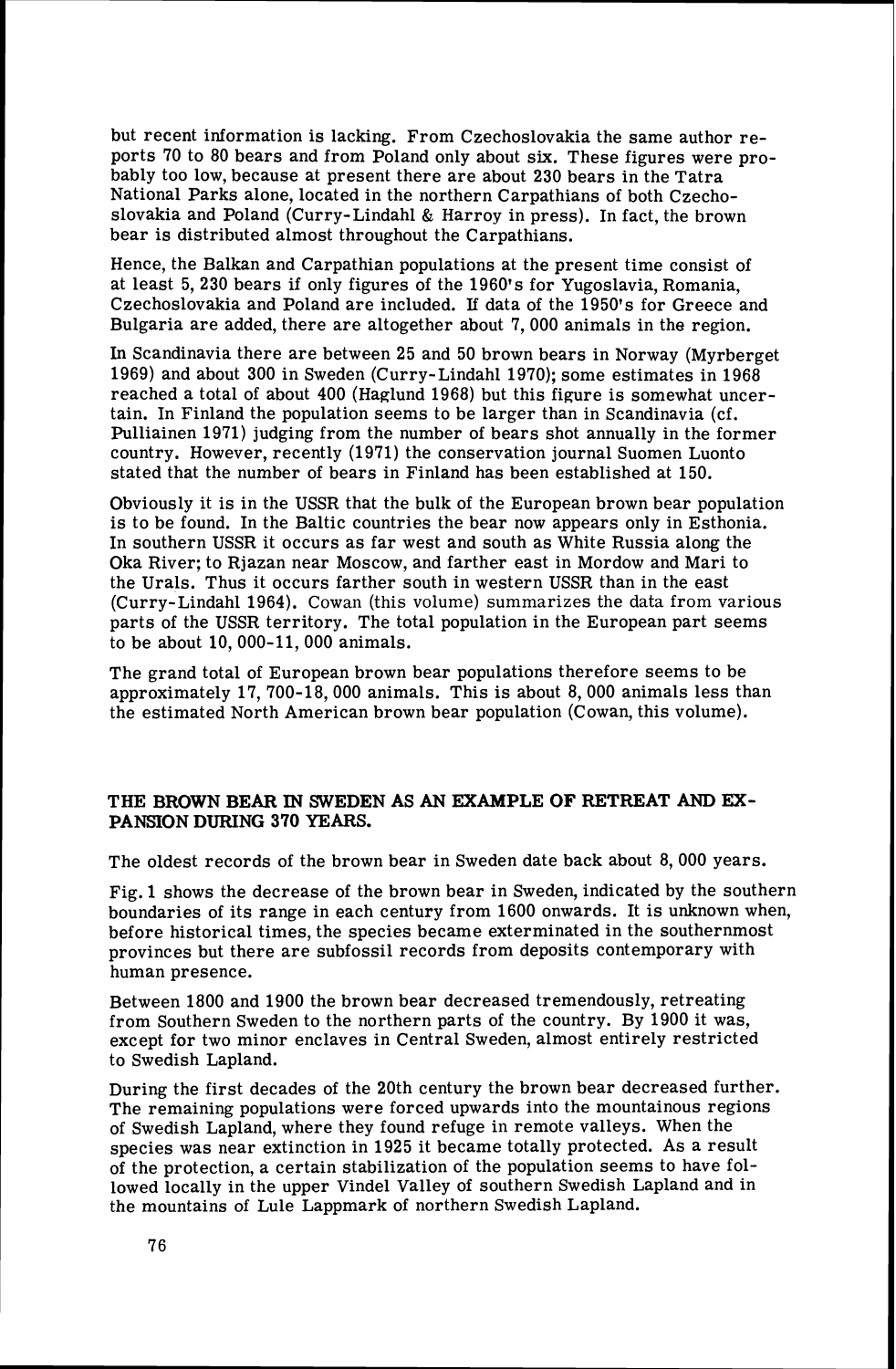

**Fig. 1 Breeding distribution of the brown bear (Ursus**  *arctos* **L.) in Sweden 1600-1954. After Curry-**Lindahl (1957).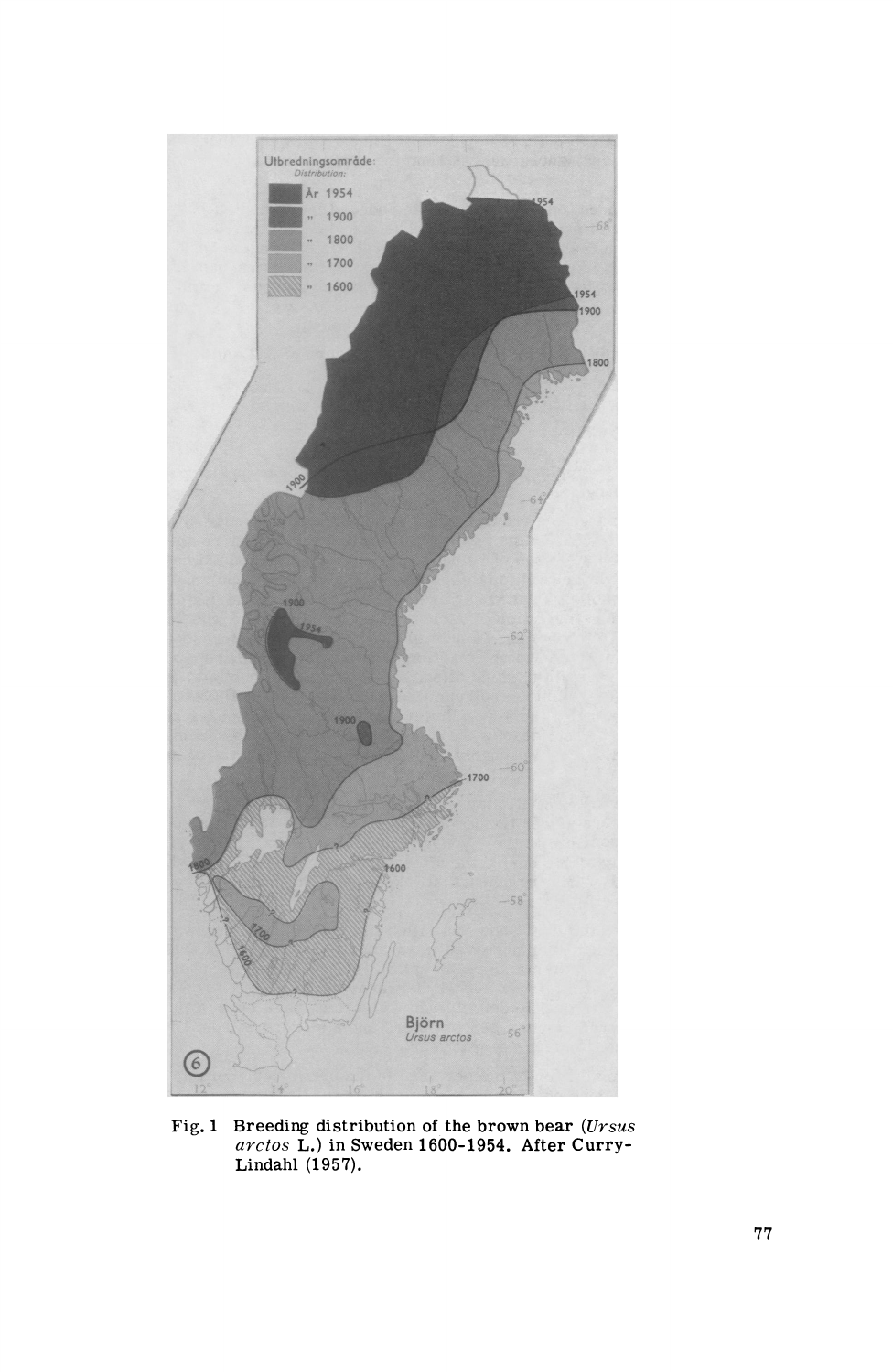Simultaneously the isolated southern populations in central Sweden increased and spread southwards and eastwards, recolonizing ancient areas as indicated by the map.

In 1943 a two months annual open season was introduced in Sweden. It has continued ever since and in some provinces it has even been extended in time. The hunting pressure on bears living in the upper valleys of Swedish Lapland, where they had been left in peace for 18 years, led to a gradual evacuation of these areas and the reappearance of bears in the lower coniferous forests, where they more easily found shelter and food. Some bears were recorded as far eastwards as Niemisel and Boden near the Baltic coast.

In 1957 a census of the brown bear in Sweden gave a figure of 252 animals.

## **BIOLOGY AND ECOLOGY**

Only a few features in the biology and ecology of the brown bear in Europe will be commented upon here.

All over its European range the brown bear is an inhabitant of forests, although it makes visits above the timberline in spring to feed on carrion (in northern Europe particularly the carcasses of reindeer *Rangifer tarandus* which have succumbed during the winter) and in late summer and autumn to feed on berries. The optimal habitats of the bear are coniferous, mixed and deciduous forests, with a rich under-vegetation of various vascular plants and whether located in lowlands or in mountains. Scandinavian subalpine birch forests in some valleys with favourable edaphic conditions and sun exposure, are characterized by a luxurious vegetation, which offers the bear optimal habitats. Also the birchwood steppes close to the southern Ural Mountains in the USSR seem to be appreciated by bears as a biotope. However, in Europe most bears are found in the coniferous forests despite the fact that deciduous woods seem more suitable for them. This is probably due to the fact that man has occupied deciduous forests more intensively than he has coniferous ones.

If left in peace, the brown bear will stay within a certain large territory; if often disturbed, it may roam over tremendous areas. Usually it lives alone, although the females remain with their young up to a year and a half. During the summer it is chiefly active during the afternoons and the evenings. When it has scented or heard something unusual, it takes a bipedal position in order to facilitate vision and scent.

Just before or just after the first snow has fallen in the autumn, the brown bear retreats to a den, which has been prepared in advance. The den is in a natural cave, a dug cavity in the earth of a slope, an anthill (of *Formica rufa),* under a fallen tree, under low overhanging branches, between or under larger roots and under overhanging rocks. The den is lined with branches of spruce, moss, grass, leaves or bark, which form a bed, but there are also dens without lining. The same den can be used during several years.

There is doubtless a small drop of temperature in the brown bear during hibernation, although it does not prevent a winter sleeping bear from becoming immediately active when disturbed. Lobachev (1951) in the USSR found that respiration and heart beat slowed down and that body temperature falls to 29-34°C. Folk (in this volume) gives support to previously recorded minima of 31-37.9"C in the case of the black bear *(ursus americanus);* for the North American brown bear or grizzly (U. *arctos horridilis)* he mentions a drop in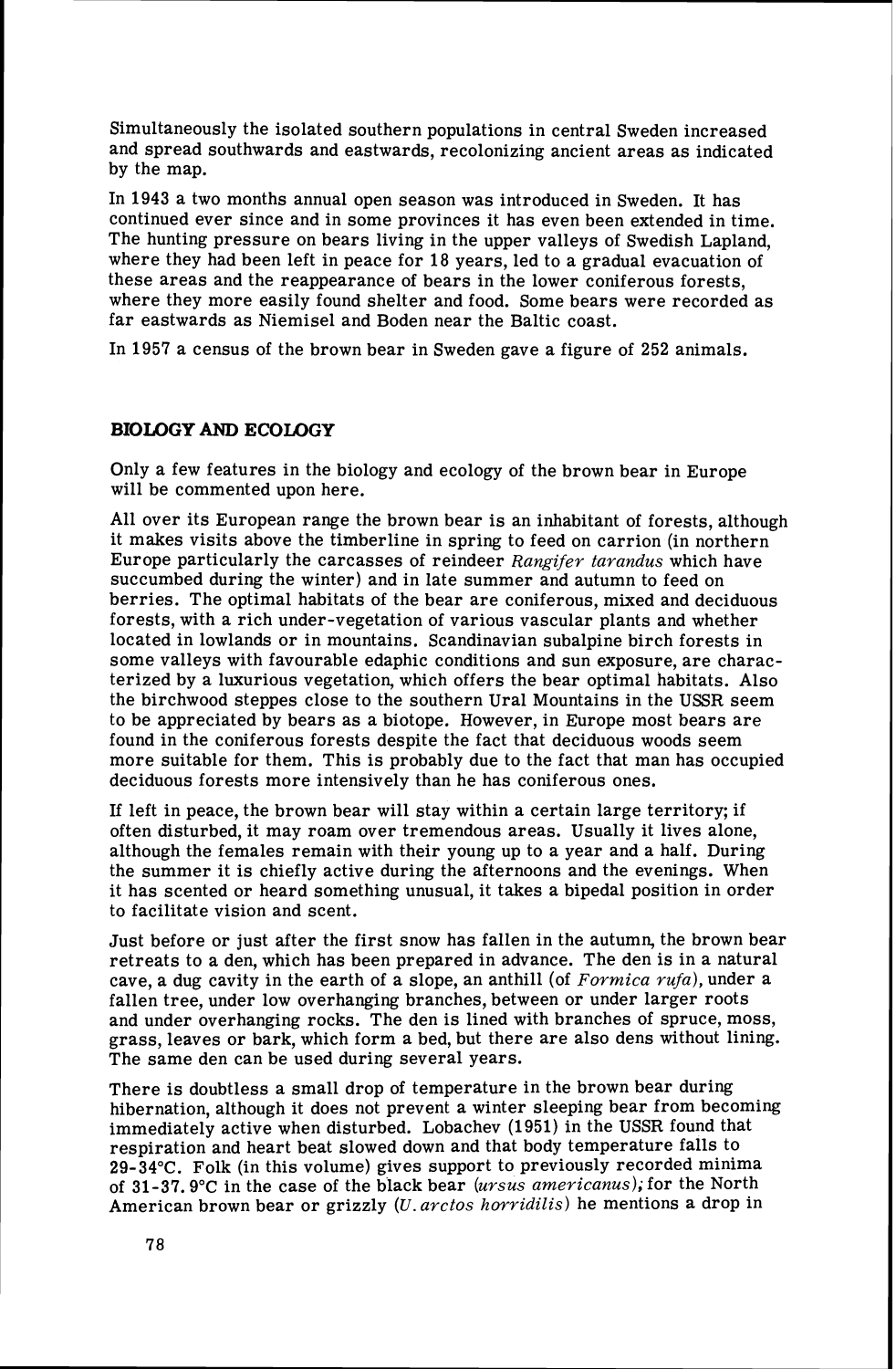heart rate during dormancy similar to that recorded by him for the black bear, namely from 40 to about 10 beats per minute. Changes of this order certainly seem remarkably pronounced in relation to the observed alertness of hibernating European brown bears if disturbed.

The European brown bear is omnivorous, but feeds chiefly on plants. In summer it eats mostly grass, herbs, fruit, berries and roots. In the Scandinavian mountains it is especially fond of the great angelica *(Angelica archangelica)*  and alpine lettuce *(Lactuca alpina).* The brown bear also relishes ants, honey, beeswax, insect larvae, small rodents, fish and carrion. Only exceptionally do brown bears acquire a taste for fresh meat and attack larger mammals such as moose *Alces alces,* reindeer, red deer *Cervus elaphus* and livestock.

The reproduction of the brown bear in Europe usually has the following pattern. The species is promiscuous. Copulation takes place in May-June. Up to 16 copulations have been observed during the same day. The rutting period of females is 10-30 days and the gestation period 6-7 months with delayed implantation. The **1-3,** seldom 4, cubs are born in the den in December-January. Their eyes open after 4-5 weeks and they are regularly suckled up to June-July, sometimes August, and irregularly as late as up to an age of one and a half years. Usually the female has cubs every second year. Sexual maturity is reached at an age of  $2<sup>1</sup>/<sub>6</sub> - 4$  years, females normally when 2 years old, males when 3 years old. Maximum longevity in captivity is 47 years (Skansen Zoological Garden, Stockholm).

#### **THE BROWN BEAR, LIVEFTOCK AND MAN**

The European brown bear is not dangerous to man unless it is attacked and wounded or its young are threatened or believed to be so. Hence, it does not share the reputation for aggressiveness of the brown bears of Hokkaido and the grizzlies of North America.

Although the brown bear lives in many areas where there are livestock grazing extensively in the same habitats, it does not normally kill domestic animals. There are observations of brown bears feeding on meadows where cattle were grazing without any reactions from either the bear or the herbivores. A sizable bear population haunts the Caucasus Mountains--often in the middle of the sheepbreeding regions-apparently without coming into conflict with human interests. In one place in the Caucasus shepherds pointed out to me a cave in a mountainside where a bear was resting; neither the sheep grazing all around nor the shepherds seemed unduly concerned. In Swedish Lapland domestic reindeer and bears meet frequently. The former are normally undisturbed when a bear is in the vincinity, but when the reindeer females are giving birth or are accompanied by newborn calves, they are alert to the presence of bears. In Swedish Lapland some bears-apparently the same individuals and perhaps their offspring-regularly every spring visit areas where reindeer females give birth. Many calves are stillborn or succumb just after birth, so this may be the prime reason for the bear's interest during a season when vegetable food on which the bear likes to feed is almost non-existent.

Also elsewhere in Europe bears in some areas in late winter or early spring are forced to feed on carrion or live mammals. In such cases sheep and other domestic animals may fall victim to them, but in general such cases are quite exceptional.